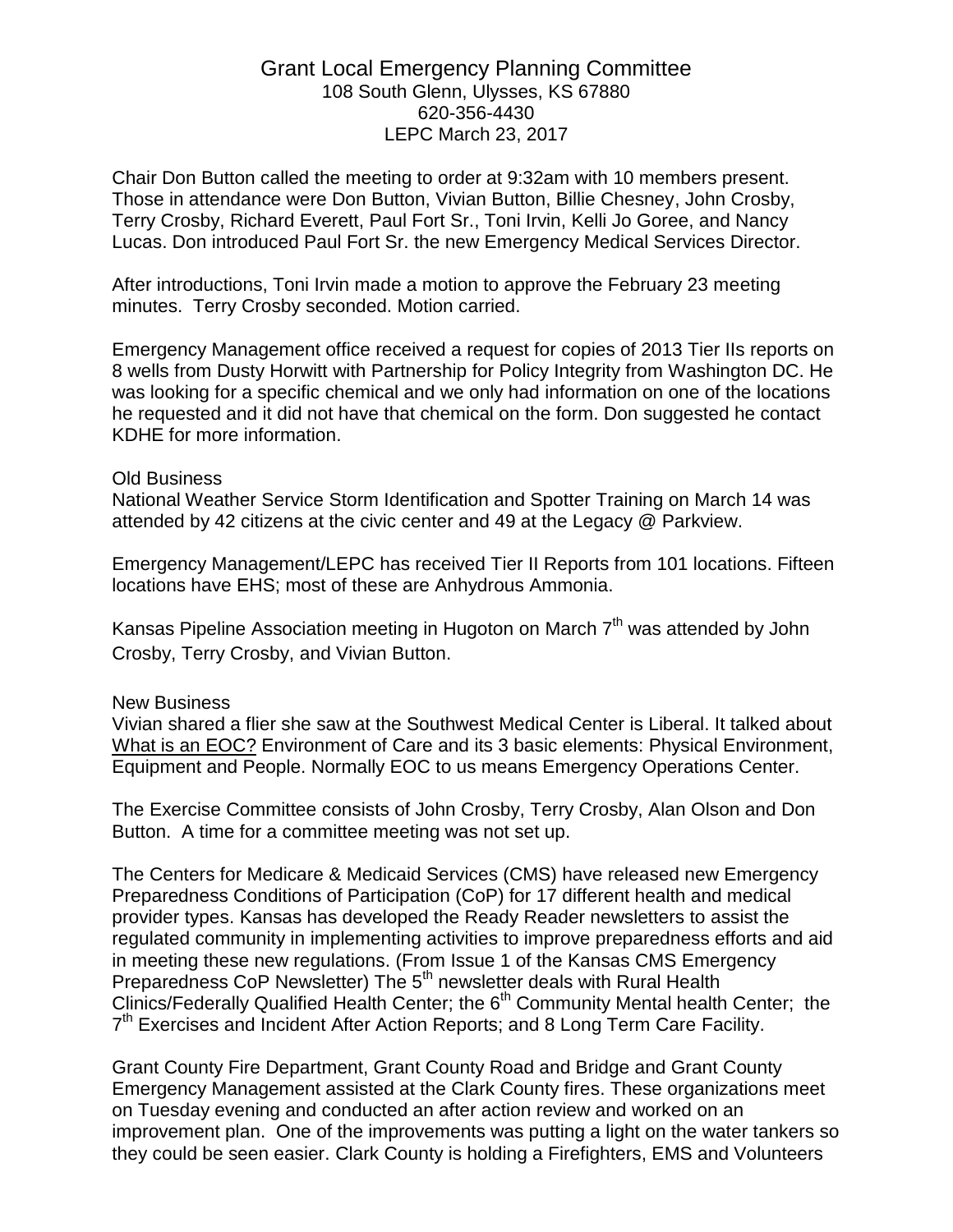Appreciation Hamburger Feed and Dance on Saturday April 29 from 6pm to Midnight at Ashland, Kansas.

WebEOC had seven spill reports; most of the spills are small amounts of Brine/salt water, fuel or oil. Three different companies were involved.

Spring Cleanup in Grant County will be April 24 to 29 (City 24 to 28) The City of Ulysses will pickup tree limbs the week before April 17 to 21<sup>st</sup>. The City normally starts on the West side of town and goes to the East.

Joe Finley, KDOT district 6 Maintenance Engineer of Garden City sent out a list of KDOT contact numbers after the need to close roads during the wildfires.

Billie Chesney put together a flier for "An Evening of Community Safety tips". The flier was discussed and the event. The event will take place on May 11, 2017 at 6:30pm. She is looking at having booths with Extension and Emergency Management working together; City of Ulysses Police working with Sheriff's Office; County Commissioners working with City Council; and Emergency Medical Service and Fire working together. Each booth will have about 20 minutes to share information and participants will rotate to each booth. Billie also talked about the donations of clothes that have come into Clark and Meade Counties since the fires. They have several building full and do not need any more clothes. She talked about the Live Stock Indemnity Program (LIP) which provides benefits to livestock producers for livestock deaths in excess of normal mortality caused by adverse weather.

Kelli Goree talked about the Linn Energy Exercise. On April 10<sup>th</sup> Linn Energy will have a functional exercise to test their Tornado policies and procedures. Then the exercise will turn into a table top exercise with emergency services. It will be at the Ulysses South (the old Pioneer Natural Resources building). They would also like to invite KDOT to the exercise. The time will be from 1:00pm to 4:00pm.

Richard Everett state the end of the grant year will be here soon. He is working on getting all the paperwork for the state to get credit for the October 5<sup>th</sup> Drive thru POD in Stanton County. At this POD they will also test the Emergency Operations Center activation and operations. He also said the After Action Review and Improvement Plan for the Ebola exercise needs to be completed and submitted. Nancy Lucas stated her Improvement plan had been rejected. Monday March 27 at 10am Terry Crosby, Toni Irvin, Nancy Lucas, Don Button and Vivian Button will meet to get the improvement plan completed.

Nancy Lucas said the hospital is implementing a new health record system. She has attended many classes getting ready for the change. They have super users on the system and she will be one of them. Their new system will go live on April 2<sup>nd</sup>.

John Crosby talked about the mutual aid for Clark County. The Fire Department sent brush trucks and Road and Bridge sent water tankers. They rotated people out for 3 days. With all of the growth in the fields and pastures wind and lightning are a big issue. It does not take much to get a fire stated with the winds.

Terry Crosby and Paul Fort Sr. are working to make the transition for EMS as smooth as possible. They said there is a lot to learn. Chamber Coffee will be at EMS on Friday to welcome Paul. The Incident Command Classes 100, 200, 300, 400, 700, and 800